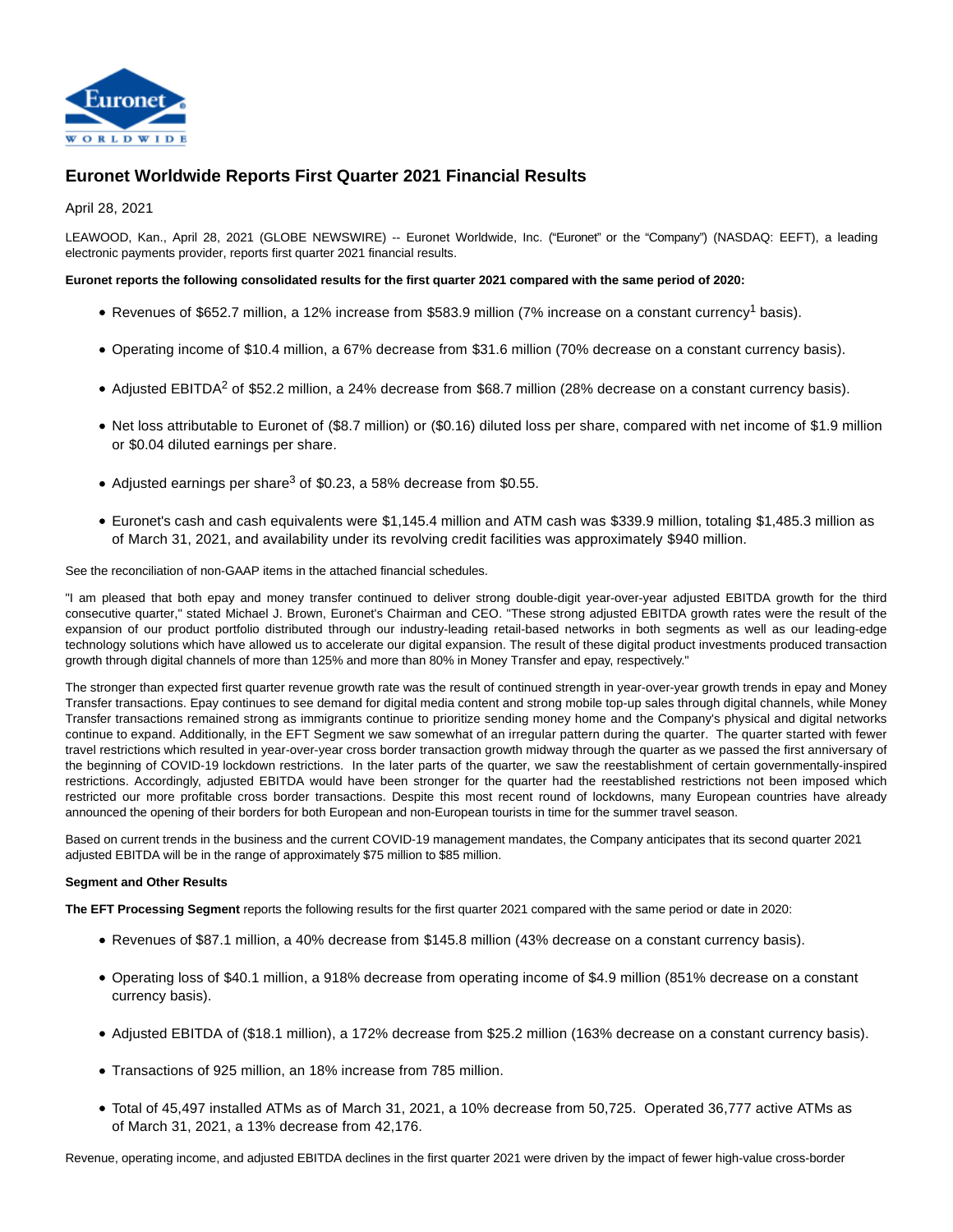transactions in Europe and Asia Pacific related to the COVID-19 pandemic-driven governmentally imposed border closures and lockdowns. Partially offsetting the high-value transaction declines, the EFT segment realized marginal benefit from a significant volume increase in low-value point-of-sale transactions in Europe and low-value payment processing transactions from an Asia Pacific customer's bank wallet and e-commerce.

The EFT Segment's total installed ATMs were lower than the prior year due to the removal of nearly 2,700 low-margin outsourcing ATMs in India and approximately 2,500 outsourcing ATMs for which the ATM processing was brought in-house. The difference between installed and active ATMs is due to ATMs that have been seasonally closed, or deactivated, due to COVID-19-related travel restrictions. Euronet-owned active and seasonally de-activated ATMs remained largely consistent year-over-year.

**The epay Segment** reports the following results for the first quarter 2021 compared with the same period or date in 2020:

- Revenues of \$242.3 million, a 40% increase from \$172.9 million (33% increase on a constant currency basis).
- Operating income of \$29.2 million, a 77% increase from \$16.5 million (67% increase on a constant currency basis).
- Adjusted EBITDA of \$31.3 million, a 71% increase from \$18.3 million (61% increase on a constant currency basis).
- Transactions of 667 million, a 49% increase from 447 million.
- Point-of-sale ("POS") terminals of approximately 736,000 as of March 31, 2021, a 1% increase from approximately 732,000.
- Retailer locations of approximately 345,000 as of March 31, 2021, a 3% increase from approximately 336,000.

First quarter revenue, operating income and adjusted EBITDA growth was driven by continued digital media content growth together with mobile growth in certain markets. First quarter revenue includes the benefit of certain customer promotion activity where revenue was recorded on a gross versus net basis. This promotion activity more significantly impacts revenue, but is generated from a relatively small number of transactions contributing limited gross profit.

Transaction growth was primarily driven by continued strength in digital media content sales, with particularly strong growth from customers in South America and Asia who have a high volume of low value in-app mobile top-up transactions.

**The Money Transfer Segment** reports the following results for the first quarter 2021 compared with the same period or date in 2020:

- Revenues of \$324.9 million, a 22% increase from \$266.3 million (17% increase on a constant currency basis).
- Operating income of \$35.3 million, a 58% increase from \$22.3 million (47% increase on a constant currency basis).
- Adjusted EBITDA of \$44.4 million, a 44% increase from \$30.9 million (34% increase on a constant currency basis).
- Total transactions of 31.2 million, a 14% increase from 27.4 million.
- Network locations of approximately 475,000 as of March 31, 2021, an 18% increase from approximately 402,000.

First quarter revenue, operating income, adjusted EBITDA and transaction increases were the result of strong 28% growth in U.S. outbound and 27% growth in international-originated money transfers as a result of continued network expansion together with triple-digit growth in direct-to-consumer digital transactions. Growth was partially offset by declines in the U.S. domestic business. Revenue and operating income expanded faster than transactions as a result of a shift in the mix from lower-value domestic to higher-value cross border transactions, and leveraging a closely managed operating cost structure.

**Corporate and Other** reports \$14.0 million of expense for the first quarter 2021 compared with \$12.1 million for the first quarter 2020. The increase in corporate expense for the first quarter is largely due to higher short- and long-term compensation expense.

### **Balance Sheet and Financial Position**

Unrestricted cash and cash equivalents on hand was \$1,145.4 million as of March 31, 2021, compared to \$1,420.3 million as of December 31, 2020. The decrease in unrestricted cash and cash equivalents is largely from repayment of borrowings under our revolving credit facilities, partially offset by cash generated from operations of approximately \$21 million in the first quarter of 2021. While the Company continues to believe its \$1.1 billion unrestricted cash and cash equivalents balance is more than sufficient to sustain the business through the COVID-19 pandemic, the Company had approximately \$340 million of cash in its ATMs on March 31, 2021, which could be re-deployed to operations, giving the Company more than \$1.4 billion of cash and cash equivalents with no significant debt principal payments for approximately four years. In addition, the Company has approximately \$940 million of availability under its revolving credit facilities.

Total indebtedness was \$1.15 billion as of March 31, 2021, compared to \$1.45 billion as of December 31, 2020, with a first maturity date of March 2025.

## **Non-GAAP Measures**

In addition to the results presented in accordance with U.S. GAAP, the Company presents non-GAAP financial measures, such as constant currency financial measures, adjusted EBITDA and adjusted earnings per share. These measures should be used in addition to, and not a substitute for, revenues, net income (loss), operating income (loss) and earnings (loss) per share computed in accordance with U.S. GAAP. We believe that these non-GAAP measures provide useful information to investors regarding the Company's performance and overall results of operations. These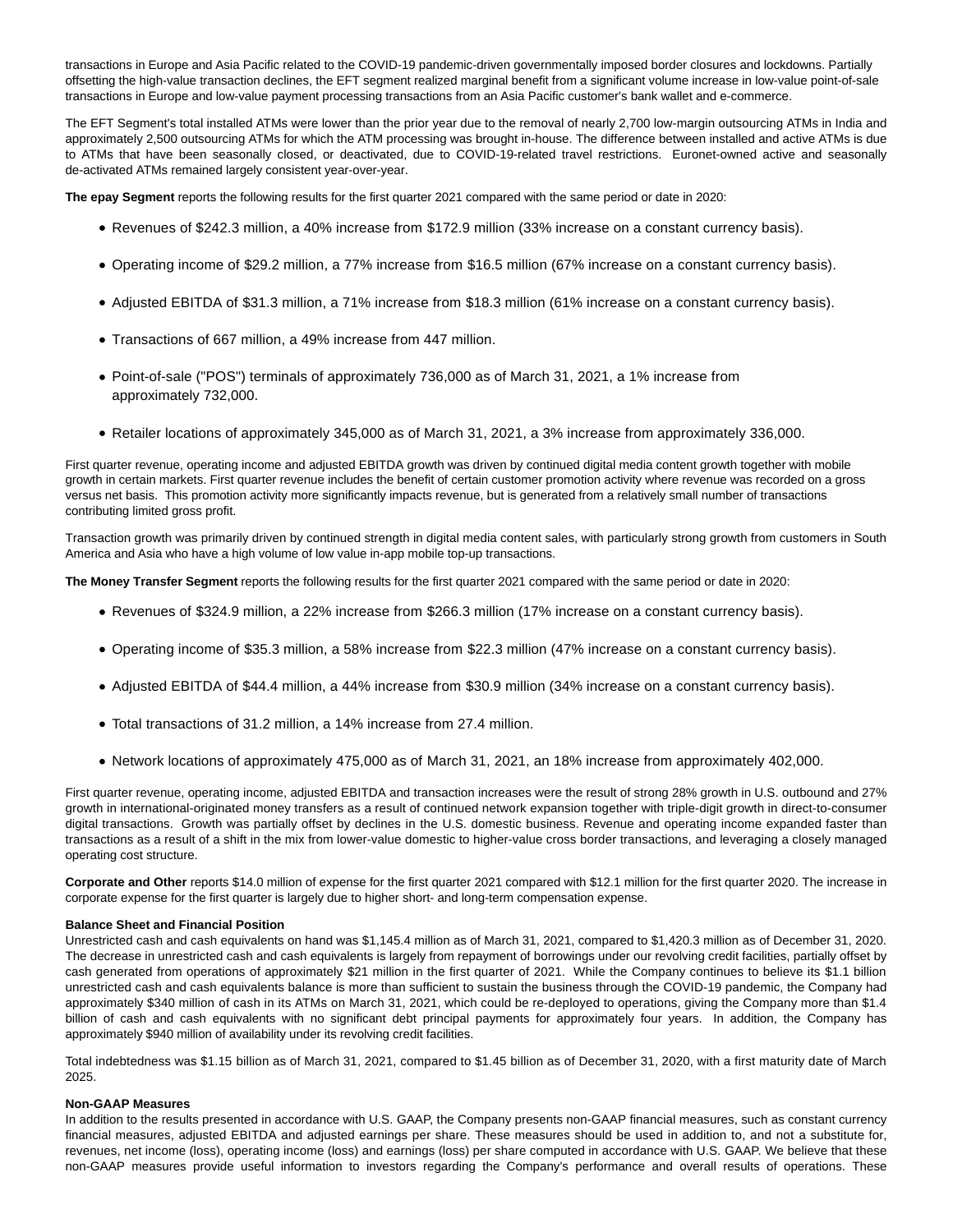non-GAAP measures are also an integral part of the Company's internal reporting and performance assessment for executives and senior management. The non-GAAP measures used by the Company may not be comparable to similarly titled non-GAAP measures used by other companies. The attached schedules provide a full reconciliation of these non-GAAP financial measures to their most directly comparable U.S. GAAP financial measure.

The Company does not provide a reconciliation of its forward-looking non-GAAP measures to GAAP due to the inherent difficulty in forecasting and quantifying certain amounts that are necessary for GAAP and the related GAAP and non-GAAP reconciliation, including adjustments that would be necessary for foreign currency exchange rate fluctuations and other charges reflected in the Company's reconciliation of historic numbers, the amount of which, based on historical experience, could be significant.

(1) Constant currency financial measures are computed as if foreign currency exchange rates did not change from the prior period. This information is provided to illustrate the impact of changes in foreign currency exchange rates on the Company's results when compared to the prior period.

 $(2)$  Adjusted EBITDA is defined as net (loss) income excluding, to the extent incurred in the period, interest, income tax expense, depreciation, amortization, share-based compensation and other non-operating or non-recurring items that are considered expenses or income under U.S. GAAP. Adjusted EBITDA represents a performance measure and is not intended to represent a liquidity measure.

<sup>(3)</sup> Adjusted earnings per share is defined as diluted U.S. GAAP (loss) earnings per share excluding, to the extent incurred in the period, the tax-effected impacts of: a) foreign currency exchange gains or losses, b) share-based compensation, c) acquired intangible asset amortization, d) non-cash interest expense, e) non-cash income tax expense (benefit) and f) other non-operating or non-recurring items. Adjusted earnings per share represents a performance measure and is not intended to represent a liquidity measure.

#### **Conference Call and Slide Presentation**

Euronet Worldwide will host an analyst conference call on April 29, 2021, at 9:00 a.m. Eastern Time to discuss these results. The call may also include discussion of Company developments, the impacts of the COVID-19 pandemic on the Company's operations, forward-looking information and other material information about business and financial matters. To listen to the call via telephone, dial 877-303-6313 (USA) or +1-631-813-4734 (outside the USA). The conference call will also be available via webcast at [http://ir.euronetworldwide.com.](http://ir.euronetworldwide.com/) Participants should go to the website at least five minutes prior to the scheduled start time of the event to register. A slideshow will be included in the webcast.

A webcast replay will be available beginning approximately one hour after the event at http://ir.euronetworldwide.com and will remain available for one year.

#### **About Euronet Worldwide, Inc.**

Euronet Worldwide is an industry leader in processing secure electronic financial transactions. The Company offers payment and transaction processing solutions to financial institutions, retailers, service providers and individual consumers. These services include comprehensive ATM, POS and card outsourcing services, card issuing and merchant acquiring services, software solutions, cash-based and online-initiated consumerto-consumer and business-to-business money transfer services, and electronic distribution of digital media and prepaid mobile phone time.

Euronet's global payment network is extensive - including 36,777 ATMs, approximately 349,000 EFT POS terminals and a growing portfolio of outsourced debit and credit card services which are under management in 61 countries; card software solutions; a prepaid processing network of approximately 736,000 POS terminals at approximately 345,000 retailer locations in 60 countries; and a global money transfer network of approximately 475,000 locations serving 159 countries. With corporate headquarters in Leawood, Kansas, USA, and 66 worldwide offices, Euronet serves clients in approximately 175 countries. For more information, please visit the Company's website a[t www.euronetworldwide.com.](http://www.euronetworldwide.com/)

Statements contained in this news release that concern Euronet's or its management's intentions, expectations, or predictions of future performance, are forward-looking statements. Euronet's actual results may vary materially from those anticipated in such forward-looking statements as a result of a number of factors, including: conditions in world financial markets and general economic conditions, including impacts from the COVID-19 pandemic; the effects in Europe of the U.K.'s departure from the E.U. and economic conditions in specific countries and regions; technological developments affecting the market for our products and services; our ability to successfully introduce new products and services; foreign currency exchange rate fluctuations; the effects of any breach of our computer systems or those of our customers or vendors, including our financial processing networks or those of other third parties; interruptions in any of our systems or those of our vendors or other third parties; our ability to renew existing contracts at profitable rates; changes in fees payable for transactions performed for cards bearing international logos or over switching networks such as card transactions on ATMs; our ability to comply with increasingly stringent regulatory requirements, including anti-money laundering, anti-terrorism, anti-bribery, consumer and data protection and the European Union's General Data Privacy Regulation and Second Payment Service Directive requirements; changes in laws and regulations affecting our business, including tax and immigration laws and any laws regulating payments, including dynamic currency conversion transactions; changes in our relationships with, or in fees charged by, our business partners; competition; the outcome of claims and other loss contingencies affecting Euronet; the cost of borrowing, availability of credit and terms of and compliance with debt covenants; and renewal of sources of funding as they expire and the availability of replacement funding. These risks and other risks are described in the Company's filings with the Securities and Exchange Commission, including our Annual Report on Form 10-K, Quarterly Reports on Form 10-Q and Current Reports on Form 8-K. Copies of these filings may be obtained via the SEC's Edgar website or by contacting the Company. Any forwardlooking statements made in this release speak only as of the date of this release. Except as may be required by law, Euronet does not intend to update these forward-looking statements and undertakes no duty to any person to provide any such update under any circumstances. The Company regularly posts important information to the investor relations section of its website.

## **EURONET WORLDWIDE, INC. Condensed Consolidated Balance Sheets (in millions)**

| As of     |                 |
|-----------|-----------------|
| March 31, | As of           |
|           | <b>December</b> |
| 2021      | 31.             |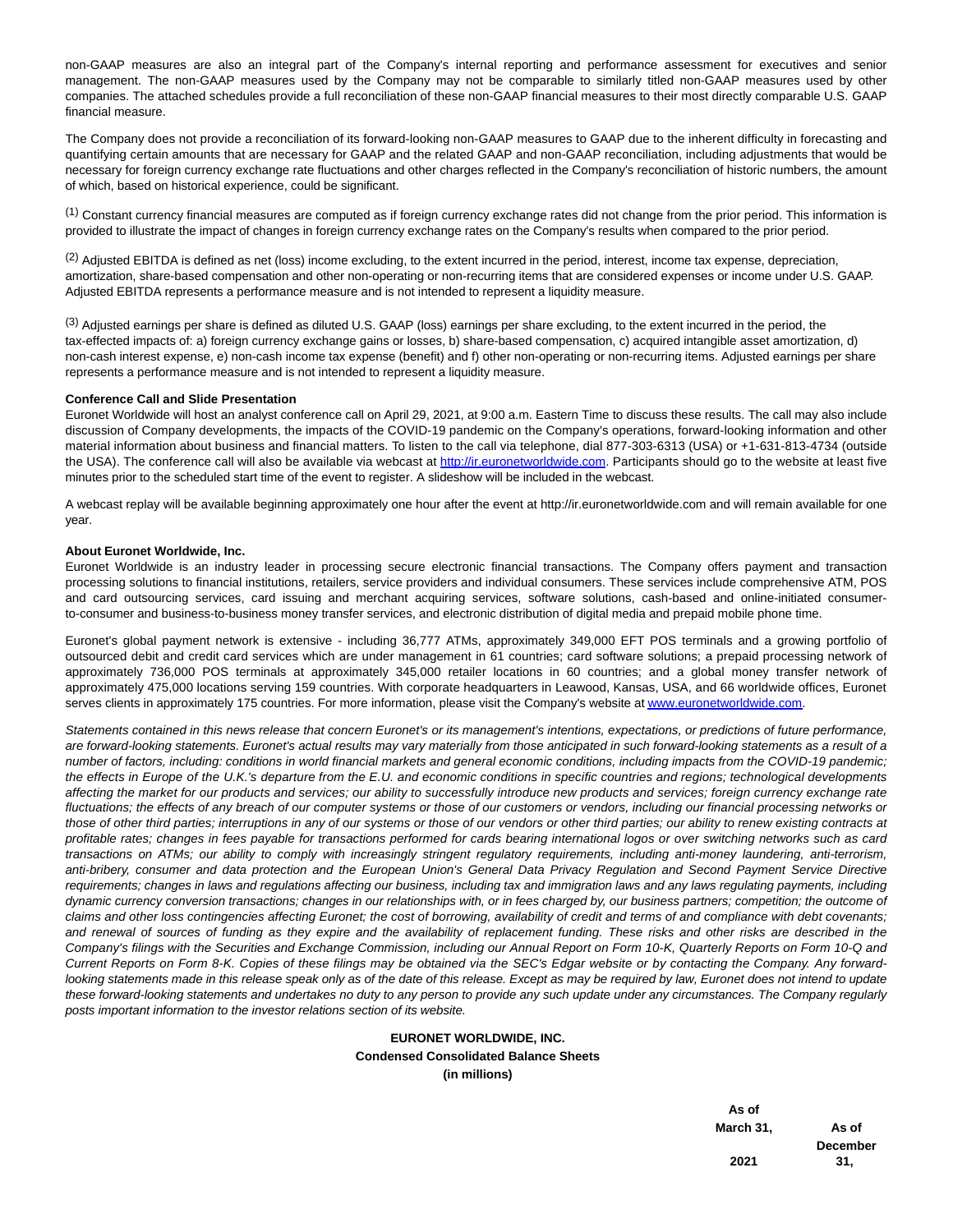|                                                     | (unaudited)   | 2020 |         |  |
|-----------------------------------------------------|---------------|------|---------|--|
| <b>ASSETS</b>                                       |               |      |         |  |
| Current assets:                                     |               |      |         |  |
| Cash and cash equivalents                           | \$<br>1,145.4 | \$   | 1,420.3 |  |
| ATM cash                                            | 339.9         |      | 411.1   |  |
| Restricted cash                                     | 2.9           |      | 3.3     |  |
| Settlement assets                                   | 960.3         |      | 1,140.9 |  |
| Trade accounts receivable, net                      | 111.4         |      | 117.5   |  |
| Prepaid expenses and other current assets           | 253.3         |      | 272.8   |  |
| Total current assets                                | 2,813.2       |      | 3,365.9 |  |
| Property and equipment, net                         | 357.3         |      | 378.4   |  |
| Right of use lease asset, net                       | 171.9         |      | 162.1   |  |
| Goodwill and acquired intangible assets, net        | 767.9         |      | 787.7   |  |
| Other assets, net                                   | 240.5         |      | 232.6   |  |
| <b>Total assets</b>                                 | \$<br>4,350.8 | \$   | 4,926.7 |  |
| <b>LIABILITIES AND EQUITY</b>                       |               |      |         |  |
| <b>Current liabilities:</b>                         |               |      |         |  |
| Settlement obligations                              | \$<br>960.3   | \$   | 1,140.9 |  |
| Accounts payable and other current liabilities      | 584.4         |      | 654.9   |  |
| Current portion of operating lease liabilities      | 51.5          |      | 52.4    |  |
| Short-term debt obligations                         | 6.5           |      | 7.2     |  |
| <b>Total current liabilities</b>                    | 1,602.7       |      | 1,855.4 |  |
| Debt obligations, net of current portion            | 1,143.0       |      | 1,437.6 |  |
| Operating lease liabilities, net of current portion | 120.3         |      | 106.5   |  |
| Capital lease obligations, net of current portion   | 4.8           |      | 6.2     |  |
| Deferred income taxes                               | 39.7          |      | 37.9    |  |
| Other long-term liabilities                         | 34.5          |      | 37.2    |  |
| <b>Total liabilities</b>                            | 2,945.0       |      | 3,480.8 |  |
| Equity                                              | 1,405.8       |      | 1,445.9 |  |
| Total liabilities and equity                        | \$<br>4,350.8 | \$   | 4,926.7 |  |

## **EURONET WORLDWIDE, INC. Consolidated Statements of Operations (unaudited - in millions, except share and per share data)**

|                                     |            | <b>Three Months Ended</b><br>March 31, |
|-------------------------------------|------------|----------------------------------------|
|                                     | 2021       | 2020                                   |
| Revenues                            | 652.7<br>S | 583.9<br>- \$                          |
| Operating expenses:                 |            |                                        |
| Direct operating costs              | 434.5      | 359.5                                  |
| Salaries and benefits               | 115.7      | 101.2                                  |
| Selling, general and administrative | 58.8       | 60.8                                   |
| Depreciation and amortization       | 33.3       | 30.8                                   |
| Total operating expenses            | 642.3      | 552.3                                  |
| Operating income                    | 10.4       | 31.6                                   |
|                                     |            |                                        |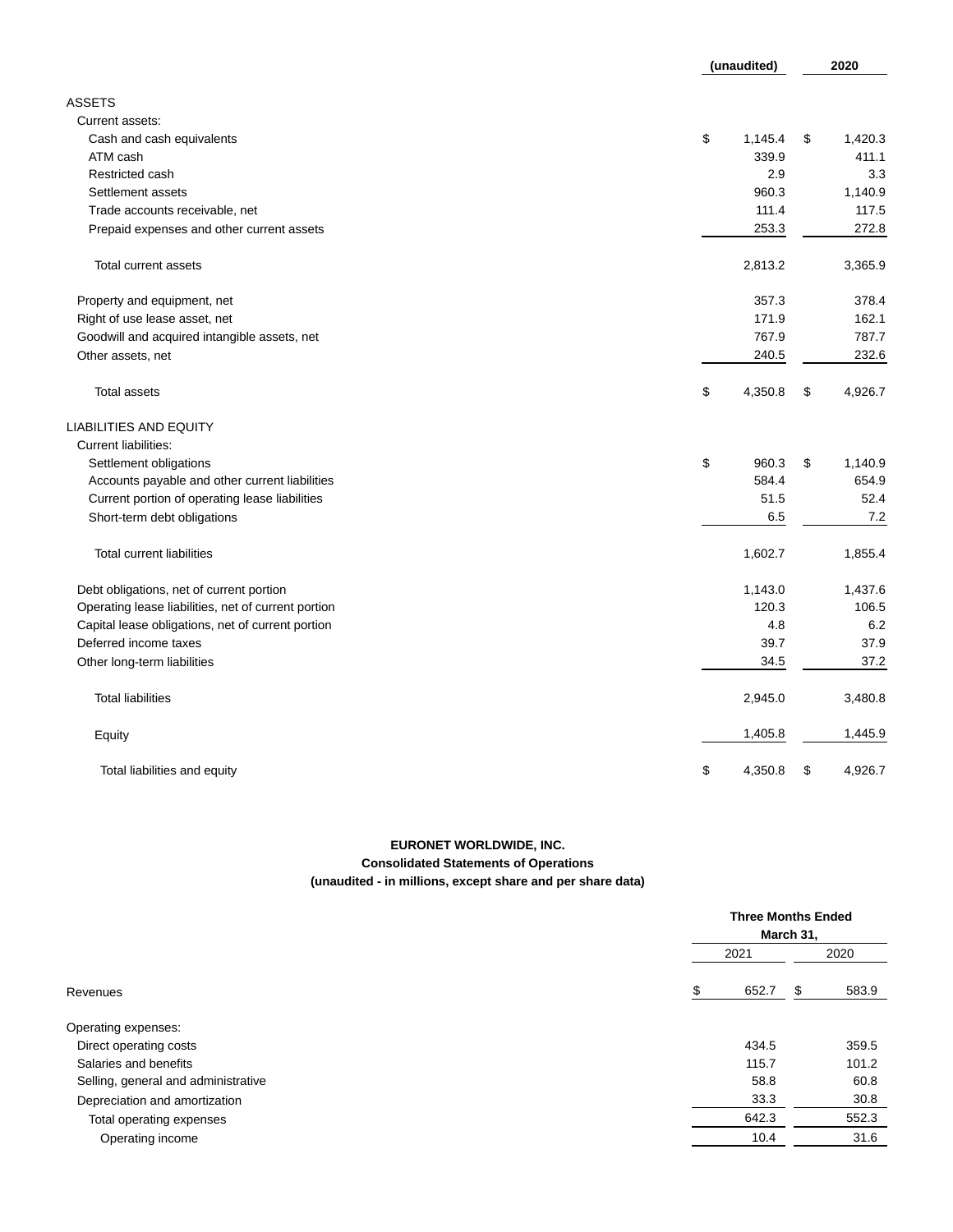| Other income (expense):                                                                  |                   |      |            |
|------------------------------------------------------------------------------------------|-------------------|------|------------|
| Interest income                                                                          | 0.2               |      | 0.6        |
| Interest expense                                                                         | (9.2)             |      | (9.3)      |
| Foreign currency exchange loss                                                           | (4.0)             |      | (18.8)     |
| Total other expense, net                                                                 | (13.0)            |      | (27.5)     |
| (Loss) Income before income taxes                                                        | (2.6)             |      | 4.1        |
| Income tax expense                                                                       | (6.1)             |      | (2.4)      |
| Net (loss) income                                                                        | (8.7)             |      | 1.7        |
| Net loss attributable to noncontrolling interests                                        |                   |      | 0.2        |
| Net (loss) income attributable to Euronet Worldwide, Inc.                                | \$<br>(8.7)       | - \$ | 1.9        |
| (Loss) earnings per share attributable to Euronet Worldwide, Inc. stockholders - diluted | \$<br>$(0.16)$ \$ |      | 0.04       |
| Diluted weighted average shares outstanding                                              | 52,762,845        |      | 54,779,321 |

## **EURONET WORLDWIDE, INC.**

# **Reconciliation of Net (Loss) Income to Operating (Loss) Income and Adjusted EBITDA**

| (unaudited - in millions) |  |  |  |  |
|---------------------------|--|--|--|--|
|---------------------------|--|--|--|--|

|                                                                                                                                  | Three months ended March 31, 2021 |                          |      |                                 |    |                                   |    |                              |    |                     |
|----------------------------------------------------------------------------------------------------------------------------------|-----------------------------------|--------------------------|------|---------------------------------|----|-----------------------------------|----|------------------------------|----|---------------------|
|                                                                                                                                  |                                   | <b>EFT</b><br>Processing | epay | <b>Money</b><br><b>Transfer</b> |    | Corporate<br><b>Services</b>      |    | <b>Consolidated</b>          |    |                     |
| Net loss                                                                                                                         |                                   |                          |      |                                 |    |                                   |    |                              | \$ | (8.7)               |
| Add: Income tax expense<br>Add: Total other expense, net                                                                         |                                   |                          |      |                                 |    |                                   |    |                              |    | 6.1<br>13.0         |
| Operating (loss) income                                                                                                          | \$                                | $(40.1)$ \$              |      | 29.2                            | \$ | 35.3                              | \$ | $(14.0)$ \$                  |    | 10.4                |
| Add: Depreciation and amortization<br>Add: Share-based compensation                                                              |                                   | 22.0                     |      | 2.1                             |    | 9.1                               |    | 0.1<br>8.5                   |    | 33.3<br>8.5         |
| (Loss) earnings before interest, taxes, depreciation,<br>amortization, and share-based compensation (Adjusted<br>EBITDA) $(1)$   | \$                                | (18.1)                   | \$   | 31.3                            | \$ | 44.4                              | \$ | (5.4)                        | \$ | 52.2                |
|                                                                                                                                  |                                   |                          |      |                                 |    | Three months ended March 31, 2020 |    |                              |    |                     |
|                                                                                                                                  |                                   | <b>EFT</b><br>Processing |      | epay                            |    | <b>Money</b><br><b>Transfer</b>   |    | Corporate<br><b>Services</b> |    | <b>Consolidated</b> |
| Net income                                                                                                                       |                                   |                          |      |                                 |    |                                   |    |                              | \$ | 1.7                 |
| Add: Income tax expense<br>Add: Total other expense, net                                                                         |                                   |                          |      |                                 |    |                                   |    |                              |    | 2.4<br>27.5         |
| Operating income (expense)                                                                                                       | \$                                | 4.9                      | \$   | 16.5                            | \$ | 22.3                              | \$ | (12.1)                       | \$ | 31.6                |
| Add: Depreciation and amortization<br>Add: Share-based compensation                                                              |                                   | 20.3                     |      | 1.8                             |    | 8.6                               |    | 0.1<br>6.3                   |    | 30.8<br>6.3         |
| Earnings (expense) before interest, taxes, depreciation,<br>amortization and share-based compensation (Adjusted<br>EBITDA) $(1)$ | \$                                | 25.2                     | \$   | 18.3                            | \$ | 30.9                              | \$ | $(5.7)$ \$                   |    | 68.7                |